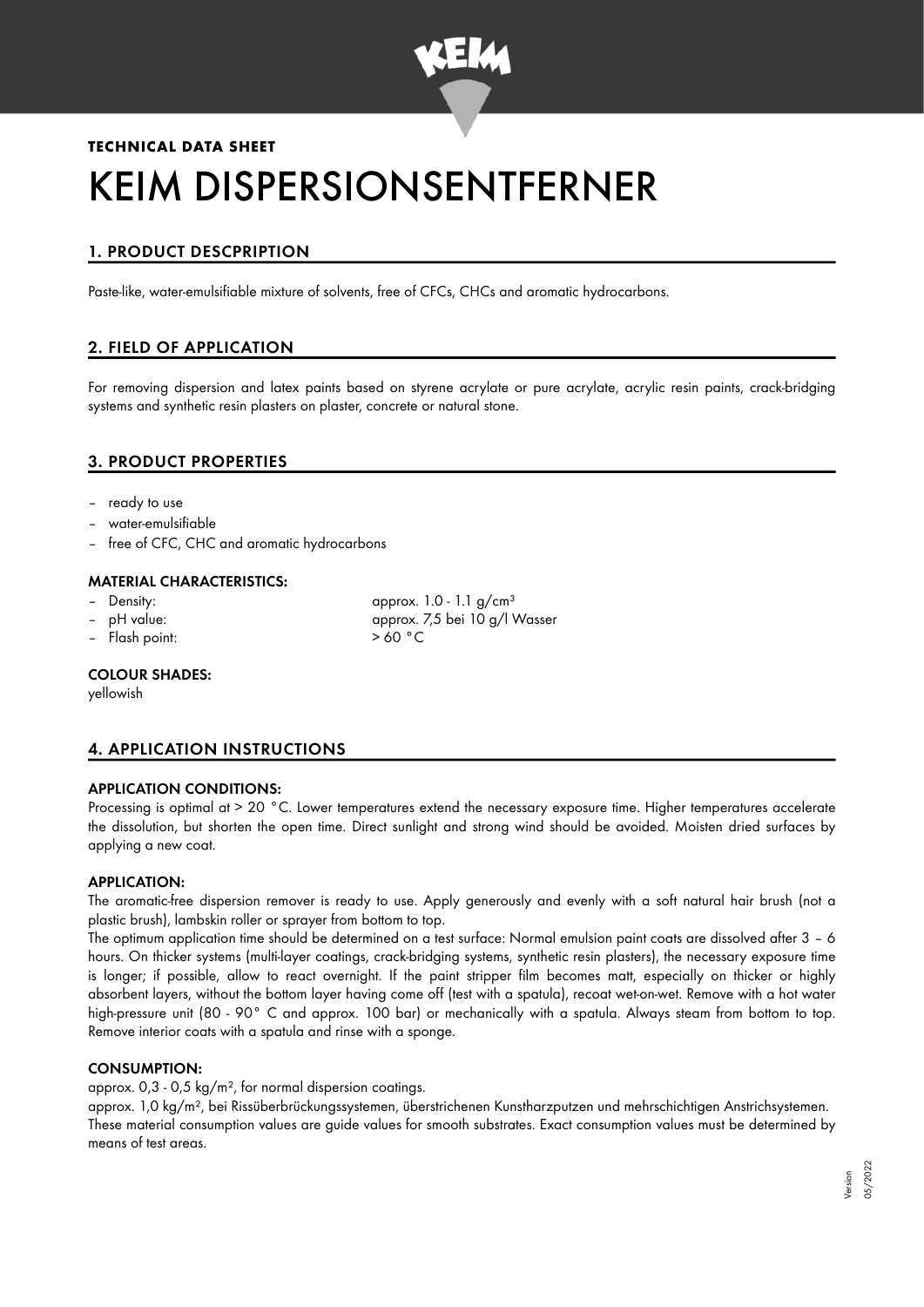#### CLEANING OF TOOLS:

Clean immediately with water.

## 5. PACKAGING

| <b>Container content</b> | Unit of measure | Quantity on pallet | Type of container |
|--------------------------|-----------------|--------------------|-------------------|
|                          |                 |                    | tin bucket        |
|                          | κg              | 66                 | tin bucket        |

### 6. STORAGE

| max. storage time | <b>Storage conditions</b>                                                                   |  |
|-------------------|---------------------------------------------------------------------------------------------|--|
| 12 months         | keep container tightly sealed.<br>cool<br>frost-free<br>protected from heat and direct sun. |  |

#### STORAGE INFORMATION:

Do not store above 35° C, keep away from sources of ignition. Store in a well-ventilated place.

# 7. DISPOSAL

For disposal information refer to section 13 of the safety data sheet.

#### EC WASTE CODE:

Waste code: 08 01 11\*

# 8. SAFETY INSTRUCTIONS

Please, refer to the Material Safety Data Sheet.

Wear suitable protective clothing and goggles to protect eyes and skin during work. Wash off splashes on the skin immediately with water. In case of contact with eyes, rinse immediately under running water and seek medical advice. Do not spray on hot objects or into open flames. Do not eat, drink or smoke while working. Keep out of reach of children. The waste water produced when evaporating the treated surface must be collected and separated from the solids. Stained residues of non-toxic emulsion paints are, depending on their composition, household or hazardous waste. Toxic paint sludge containing heavy metals, for example, is hazardous waste. The collected washing water must be disposed of in accordance

with local regulations. Do not allow washing water to enter the rainwater drainage system or free waters.

#### For indoor use:

Use only if permanent, unobstructed ventilation is ensured. During the application time, hang PE film over the work surface that has been soaked with paint remover, ventilate well and wash thoroughly. Take appropriate measures to protect surfaces that are not to be treated, especially painted and plastic surfaces (e.g. cover). Materials such as glass, copper and aluminium are not attacked.

#### GISCODE:

GIS code: GF 0